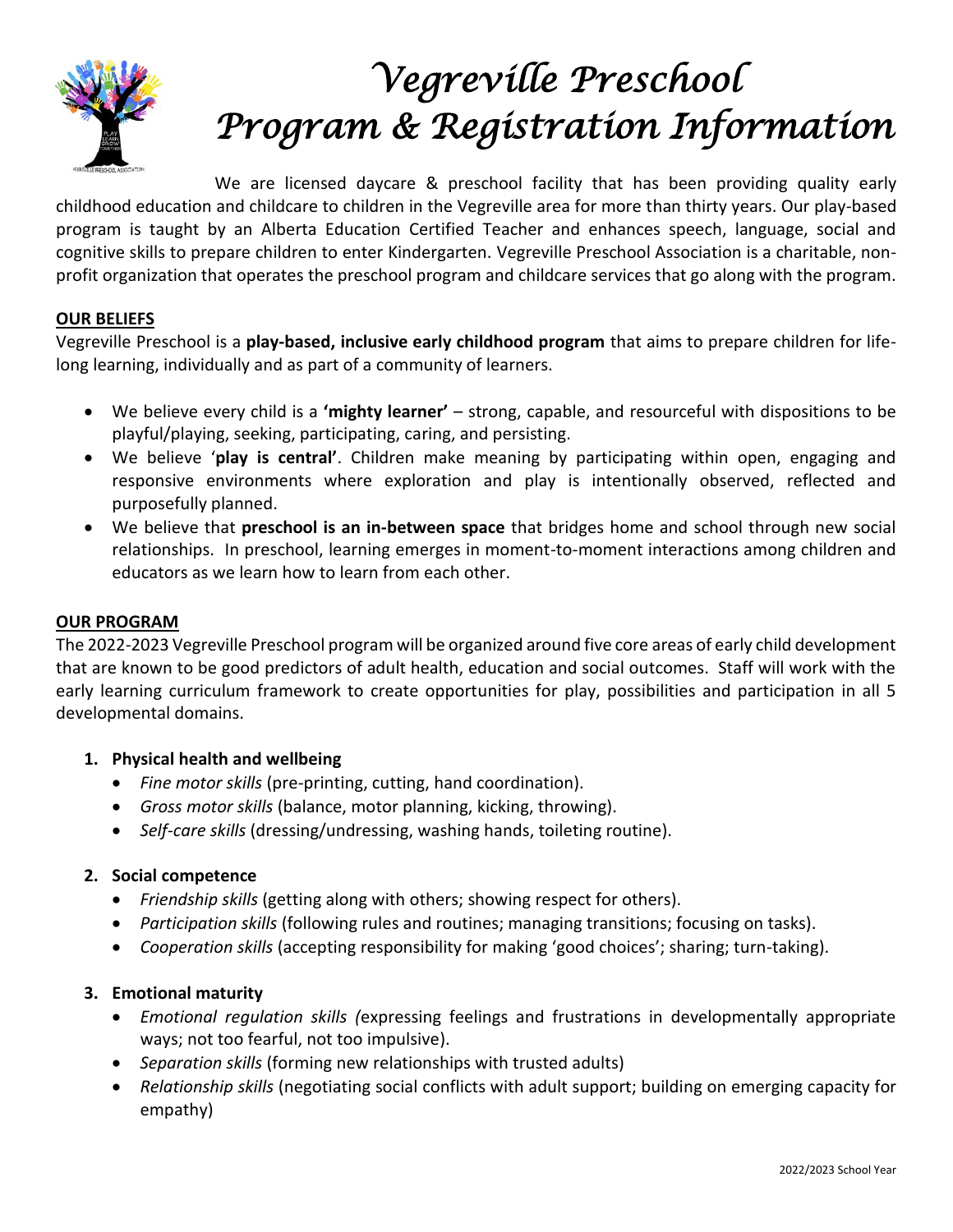# **4. Language and thinking skills**

- *Early literacy skills* (sequencing, re-telling, identifying letters and their sounds, rhyming, etc.)
- *Early numeracy skills* (counting, recognizing numerals, labeling shapes)
- *Classifying skills* (sorting items according to function or concept e.g. same/different, big/small, heavy/light).

# **5. Communication skills and general knowledge.**

- *Play skills* (engaging in pretend/dramatic play situations; negotiating, compromising, exploring, imagining).
- *Collaboration skills* (learning with their peers, asking questions and listening to comments).
- *Early science skills* (exploring the natural environment; noticing changes and patterns, making predictions).

#### **5 KINDS OF PLAY**

The Vegreville Preschool program provides possibilities for engaging in various kinds of play to promote skill acquisition across the domains.

*Outdoor play* – opportunities for children to exercise their bodies and minds by running, jumping, digging, swinging, and shouting, etc.

*Dizzy play* – opportunities for children to create disorder and reorder within playful experiences (e.g. rough and tumble play, physical humour, and language play).

*Socio-dramatic play*- opportunities for children to take up cultural roles and imaginatively explore new identities.

*Constructional play* – opportunities for children to invent new connections as they design and create with mud, sand, twigs, cardboard, and blocks etc.

*Playful exploration and heuristic play* – opportunities for children to learn about the physical properties of materials and rules of thumb for problem solving.

## **ADMISSION**

Due to licensing requirements, to enter the three (3) year-old program, your child must already be three. If your child turns three after the program start date, they can begin the program at any time after their  $3^{rd}$  birthday, provided there is space. Please contact the Preschool Administrator by email at vegpreschool@gmail.com for more information.

**All children MUST be toilet trained and independent in the washroom to attend the Preschool program. Staff are NOT permitted in the bathroom stall with a child, but will always assist children to wash their hands.** 

## **REGISTRATION**

Registration forms for the 2022/2023 preschool year are available on Wednesday, April 20, 2022. You **must** complete your registration form electronically so all information is easy to read. No hand written forms will be accepted. To fill out the registration form electronically, you must download and save the form first. If you don't already have a PDF reader on your device or computer, you may need to download a PDF reader. Once you have the registration form downloaded, fill it out, save it and attach the completed PDF in an email. If you have any problems with the registration form or have questions, please call the Raeanne, Preschool Administrator @ 780-603-0029.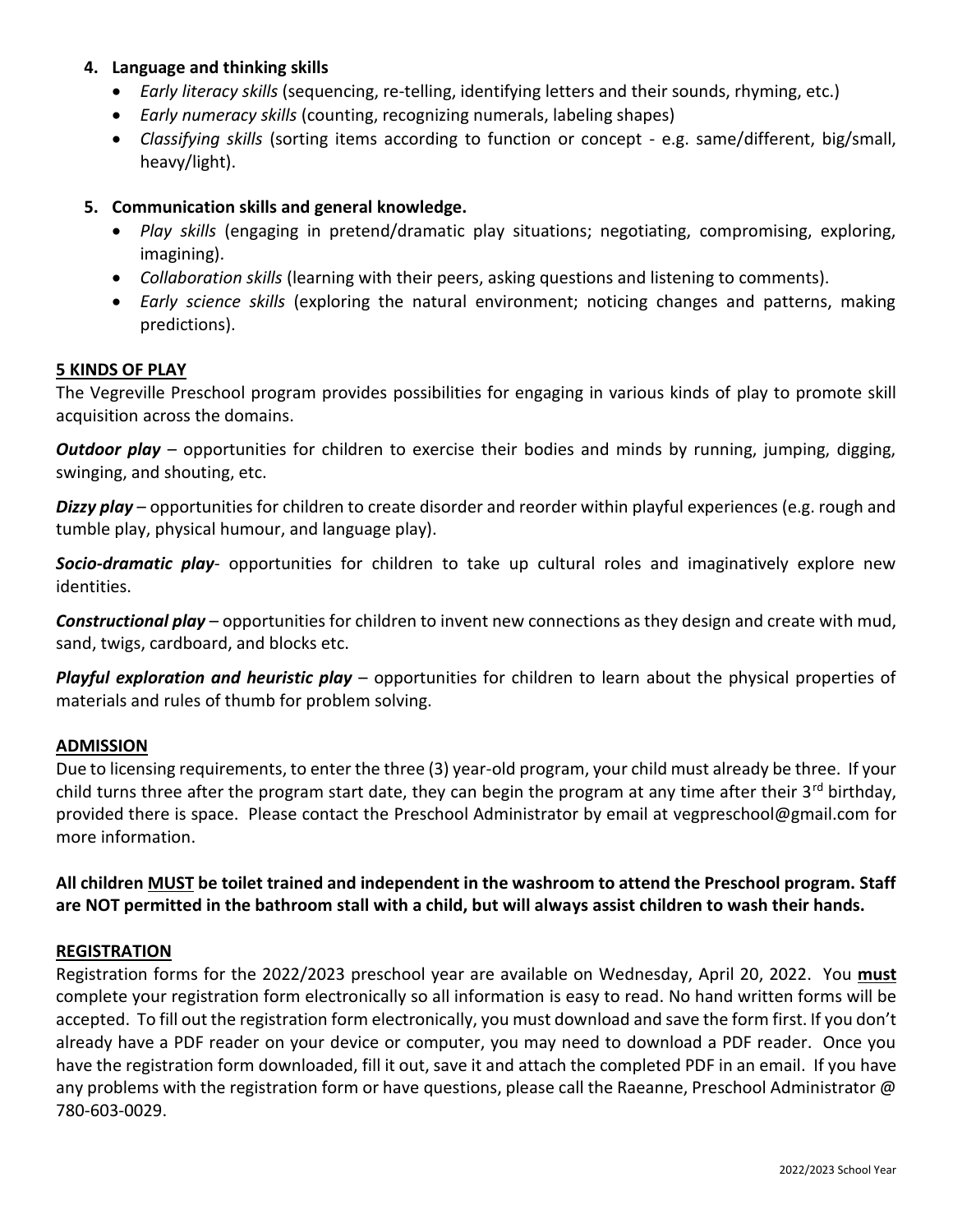If you attend the In-Person Annual General Meeting (AGM) on Tuesday, April 26, 2022 at 7:00 PM your registration opens Wednesday, April 27, 2022 at **9:00 AM** (no earlier). If you do not attend the In-Person AGM, your registration opens Wednesday, April 27, 2022 at **10:00 AM** (no earlier). Attendance will be taken during the AGM meeting. Completed registration forms must be emailed to vegpreschool.registrar@gmail.com.

We are anticipating a large number of registrations due to the new Affordability Grant funding making Preschool a very affordable option for families. All registrations will be reviewed and if necessary, a random draw may need to be made if more registrations are received then available spaces. We won't know this until we open up registrations for this year. You will receive an email in May 2022 once your registration has been processed. Incomplete registrations will not be accepted. We will advise you of the program your child is registered in and when payments are required based on the payment type chosen. If all spots are filled for your first choice, we will put you on a waiting list and offer you your second choice. If you have registered and not heard anything from us before June 15, 2022, please email vegpreschool@gmail.com and inquire. Any registrations after June 15, 2022 will receive a response by August 22, 2022.

# **PROGRAMS AND FEES**

# **\*\*\*Subject to change depending on Alberta's Affordability Grant**

The Vegreville Preschool is offering 4 programs for the 2022/2023 school year:

#### THREE-YEAR OLD ½ DAY PROGRAM

| Program          | Instructional Days | ıme              | rees  | Fundraising |
|------------------|--------------------|------------------|-------|-------------|
| ΑM               | Days               | ) am to 11:30 am | \$901 | \$350       |
| Monday/Wednesday | ັ                  | 9:00             | .6C   |             |

#### FOUR-YEAR OLD ½ DAY PROGRAM

| Program                       | Instructional Days | ıme                       | Fees     | Fundraising |
|-------------------------------|--------------------|---------------------------|----------|-------------|
| <b>PM</b><br>Monday/Wednesday | Days               | $pm$ to 3:30 $pm$<br>1:00 | \$901.60 | \$35C       |

#### FOUR-YEAR OLD FULL DAY PROGRAM

|                              | Instructional |                                                    |           |             |
|------------------------------|---------------|----------------------------------------------------|-----------|-------------|
| Program                      | Davs          | Fime                                               | Fees      | Fundraising |
| Tuesday/Thursday<br>Full Day | 76 Days       | 9:00 am to 3:30 pm<br>(includes lunch supervision) | \$2544.48 | \$500       |

## THREE-YEAR & FOUR-YEAR OLD ½ DAY PROGRAM

(the average age of the students will determine how the program is run)

| Program      | Instructional Days | ıme                 | Fees     | Fundraising |
|--------------|--------------------|---------------------|----------|-------------|
| AM<br>Friday | Days               | 9:00 am to 11:30 am | \$476.56 | \$200       |

The school year will start August 30, 2022 and end June 16, 2023. All fees are to be paid by e-Transfer (preferred) cheque, or money order. Cash is not preferred. The fees are based on how many instructional days there is in each program. All fees are based on a rate of \$5.15/hour.

If you choose e-Transfer payments, you will receive a reminder email each month that e-Transfer payments are due.

The Affordability Grant will be applied for on your behalf by the Vegreville Preschool. If your child is enrolled in a program one or two ½ days per week, you are eligible to receive up to \$75/month. If you child is enrolled in a full day program, your child must be registered to attend at least 50 hours per month, you are eligible to receive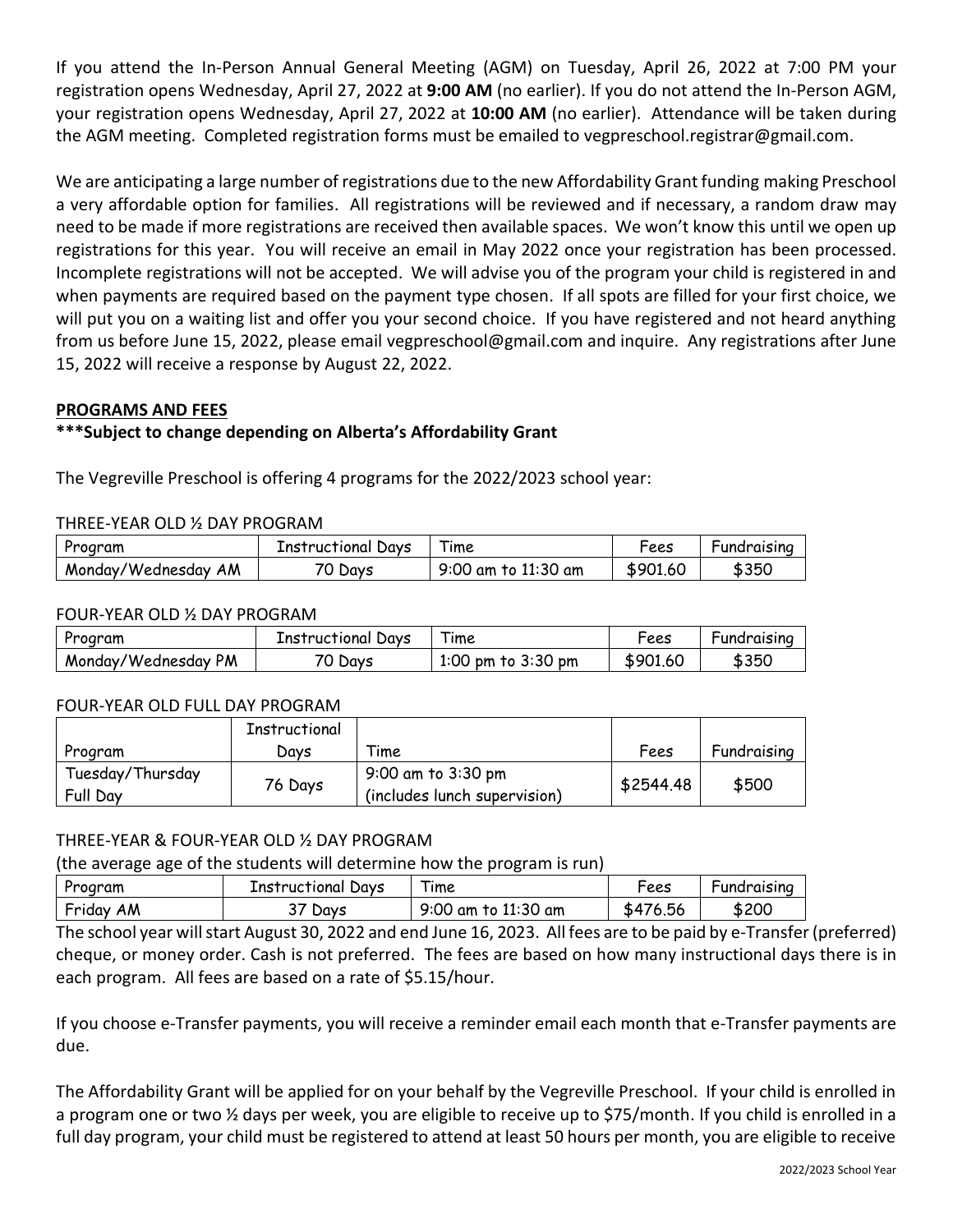\$225/month. Any month your child is not registered for at least 50 hours, you are not eligible for the Affordability Grant.

|                          | <b>YEARLY FEES</b> |          |                   |
|--------------------------|--------------------|----------|-------------------|
|                          | <b>FRIDAY</b>      | MON/WED  | <b>TUES/THURS</b> |
|                          | ΑM                 | AM OR PM | <b>FULL DAY</b>   |
| FEES FOR THE YEAR        | \$476.56           | \$901.60 | \$2544.48         |
| LESS AFFORDABILITY GRANT | \$476.56           | \$728.80 | \$1800.00         |
| PARENT PORTION           | \$0                | \$172.80 | \$744.48          |

## **PAYMENT SCHEDULE**

|                        |               | <b>MONTHLY FEES</b> |                   |                    |
|------------------------|---------------|---------------------|-------------------|--------------------|
|                        | <b>FRIDAY</b> | MON/WED             | <b>TUES/THURS</b> | E-TRANSFER DATES & |
|                        | AM            | AM OR PM            | <b>FULL DAY</b>   | CHEQUE POSTDATES   |
|                        | \$0           | \$0                 | \$33.48           | August 22, 2022    |
|                        | \$0           | \$15.16             | \$76.32           | September 1, 2022  |
|                        | \$0           | \$28.04             | \$42.84           | October 1, 2022    |
|                        | \$0           | \$15.16             | \$9.36            | November 1, 2022   |
|                        | \$0           | \$0                 | \$200.88          | December 1, 2022   |
| Monthly Parent Portion | \$0           | \$28.04             | \$42.84           | January 1, 2023    |
|                        | \$0           | \$15.16             | \$42.84           | February 1, 2023   |
|                        | \$0           | \$15.16             | \$9.36            | March 1, 2023      |
|                        | \$0           | \$15.16             | \$42.84           | April 1, 2023      |
|                        | \$0           | \$40.92             | \$76.32           | May 1, 2023        |
|                        | \$0           | \$0                 | \$167.40          | June 1, 2023       |

 **\*\* PLEASE SEND E-TRANSFERS TO vegpreschool@gmail.com\*\***

 **\*\* PLEASE MAKE CHEQUES PAYALBE TO "VEGREVILLE PRESCHOOL ASSOCIATION" \*\***

**All NSF cheques will be charged a \$25.00 service fee and unpaid accounts will be sent to collections if not paid within 60 days. Students with unpaid tuitions will not be allowed to remain in the program.**

## **SUBSIDY INFORMATION**

Families may be eligible for subsidy from the Alberta Government for the parent portion of the fees. Visit the Government of Alberta Website:<https://www.alberta.ca/child-care-subsidy.aspx> for qualification information and online subsidy applications. It is important to email the Preschool Administrator at [vegpreschool@gmail.com](mailto:vegpreschool@gmail.com) prior to applying for subsidy to discuss your fees.

## **FUNDRAISING AND VOLUNTEERING REQUIREMENT**

Fundraising is essential to keep the preschool program running. I understand for my child to attend preschool, I must participate or pay out the fundraising requirement. To participate in fundraising, a postdated bond cheque will be required for fundraising. If you don't have cheques, you will need to pay the fundraising requirement up front by e-Transfer; lump sum or monthly payments. Once you meet your fundraising requirement if paying by e-Transfer, a refund will be issued to you.

Fundraising Requirements: \$200 one ½ day per/week program \$350 two ½ days per/week program \$500 two full days per/week program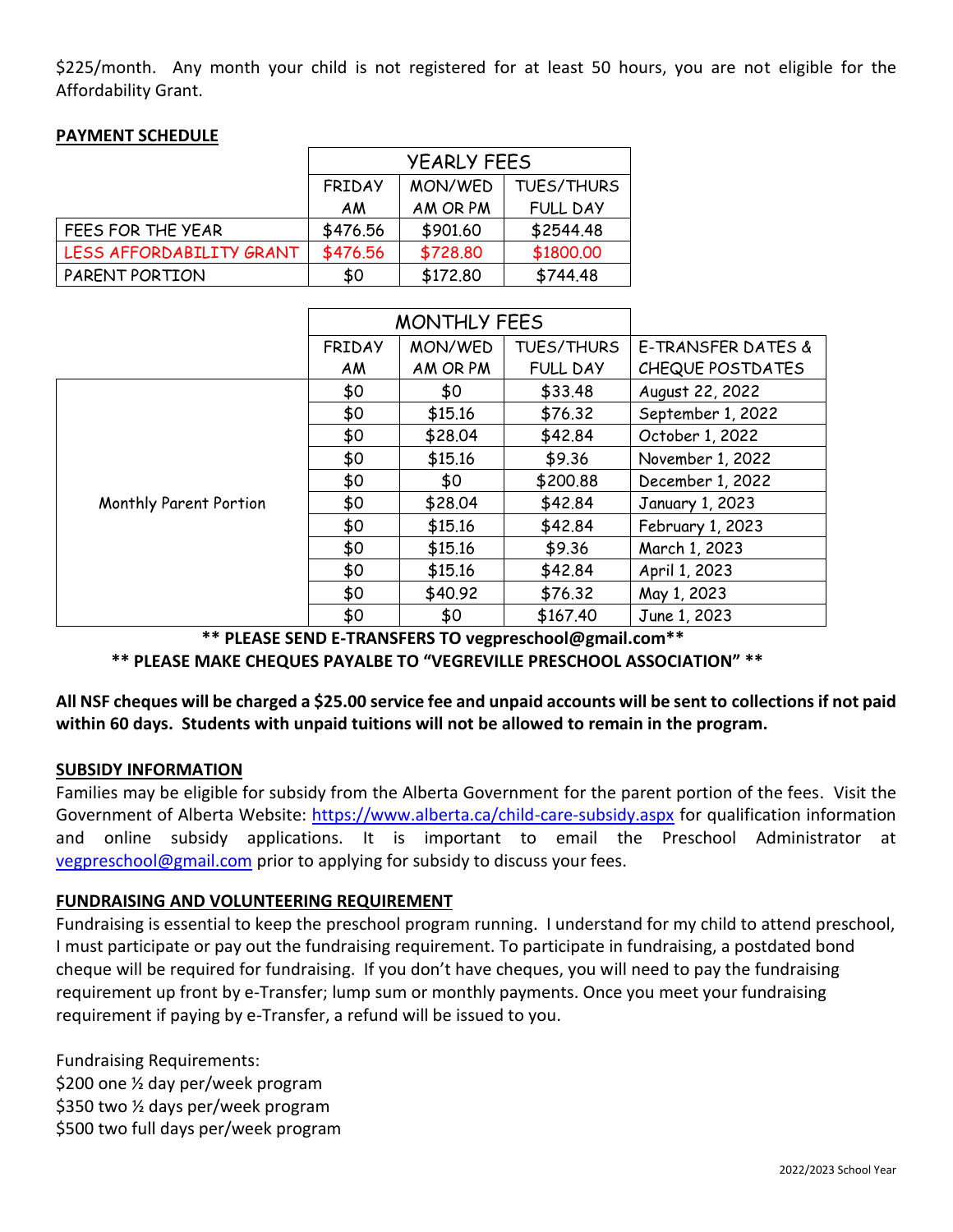Fundraising is capped at \$500 per family per school year if you have more than one child in the program.

Fundraising will be reconciled after January 1, 2023 and May 1, 2023. You will be contacted if you have not met ½ of you fundraising requirement by January 1, 2023 and a payment of ½ your fundraising requirement may be required at that time.

#### FUNDRAISING

Yes, I will participate in fundraising. A bond cheque or e-Transfer(s) will be required. No, I will NOT participate in fundraising. I will pay out my fundraising requirement.

Bond cheque postdated **May 1, 2023**

Payout cheque postdated or e-Transfer due **September 15, 2022**

If you would like to pay out your fundraising requirement monthly, please add the following amounts to each monthly e-Transfer payment or postdated cheque:

| <b>Yearly Requirement</b> | Monthly |
|---------------------------|---------|
| \$200                     | \$20    |
| \$350                     | \$35    |
| \$500                     | \$50    |

You will choose your fundraising option on your registration form.

If you are fundraising, following are past fundraisers the Preschool has done: Vegreville Corn Maze

Cash Raffle (a dollar amount from each ticket you sell will go towards your fundraising)

Purdy's and Stawnichy's (a percentage from your orders will go towards your fundraising)

Online Auction (50% of the dollar amount your donated item sells for will go towards your fundraising) Happy Hippo

Cornucopia Popcorn

\*\*Subject to change each year

# *The bond cheque will be returned or a refund will be issued upon completion IF parents/guardians fulfill their fundraising commitment in its entirety.*

#### VOLUNTEERING

There will be no volunteering requirement for the 2022/2023 school year. If you would like to volunteer/participate in the classroom for the 2022/2023, speak to the teacher once the school year starts.

## **BEFORE AND AFTER SCHOOL CHILDCARE**

Vegreville Preschool Association offers before and after school care for children if there are enough children requiring the service. Childcare is available from 7:30 am to 9:00 am and again at 3:30 pm to 5:00 pm. If we do not have enough children signed up for before and after school care, we may not be able to offer it. Indicate on your registration if you would require before and after school care. We will contact the families that require before and after school care to obtain more information of the childcare needs required. Cost for before and after school care is as follows:

1 morning per week 7:30 am to 9:00 am \$7.73 2 mornings per week 7:30 am to 9:00 am \$15.46 1 afternoon per week 3:30 pm to 5:00 pm \$7.73 2 afternoons per week 3:30 pm to 5:00 pm \$15.46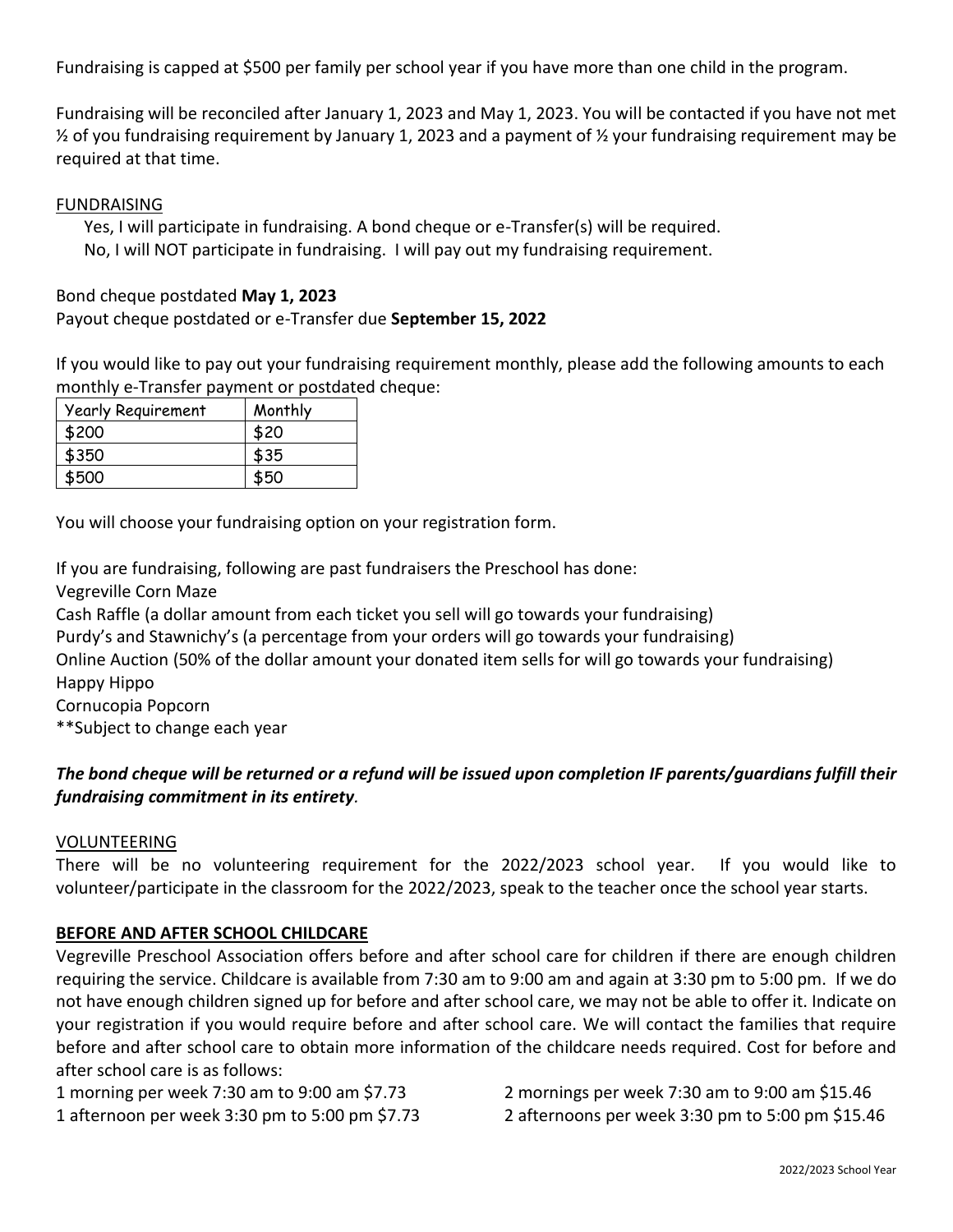# **COMMUNICATION**

Our main way of communicating is through email as it is fast to communicate with many people at one time. It reduces the number of papers that have to be sent home with your child and it reduces the risk of papers getting lost or being left in your child's backpack. It also helps the environment. It is required that at least one parent/guardian or both provide an email so all messages are seen. It is also important to check your junk mail as sometimes the email ends up there. The following are the email addresses that you may receive an email from and you may want to add them to your contacts as safe senders:

vegpreschool.registrar@gmail.com Registrar – registration forms

vegpreschool.teacher@gmail.com Classroom teacher – will receive monthly newsletter vegpreschool.fundraising@gmail.com Fundraising Coordinator – will receive fundraising information vegpreschool@gmail.com Preschool Administrator – all general emails, questions, and info

# **WHAT TO BRING TO SCHOOL**



Children need to bring a **backpack** *clearly labelled* with their name with the following items inside:

- A complete **change of clothes** (shirt, pants, socks, underwear) in a resealable plastic bag
- **Inside shoes** labeled clearly with your child's name
- **Weather appropriate gear** (sunhat for warm weather, snow pants, toque, mittens, scarf for cold weather)

Please provide a light, nutritious **snack** for your child consisting of at least two food groups and a healthy beverage or water (NO pop). If your child is attending our full day program, ensure to pack a lunch along with a morning snack and afternoon snack. Please DO NOT send any foods that are considered choking hazards, such as popcorn. We are a NUT FREE school so please read food labels carefully. When bringing a snack



to the preschool, please keep in mind that there may be an allergy in the classroom. At the beginning of the school year, we will be posting a list of allergies that are present within each class. If the snack that you are bringing contains ingredients that are on the allergy list, PLEASE LABEL IT CLEARLY on the container and advise the teacher that it contains these ingredients. For home baked goods, please label if it is NUT FREE. This is to ensure the safety of all of the children who attend our program.

## **BIRTHDAY AND UN-BIRTHDAY CELEBRATIONS**

Every child will have a day on which they will celebrate their birthday or un-birthday. Parents are encouraged to spend this special day with their child and are invited to provide a special snack to share with the class on that day. Please ensure that you notify the teacher **prior** to bringing in a snack. There are many days when the preschool children have special events and field trips scheduled and we would like to ensure that your child and the other students are able to enjoy this special occasion. **Please check with the teacher regarding any food allergies present in the classroom.** Parents can choose the day of their child's un-birthday to fit their schedule. Having birthday celebrations with a special snack will depend on the COVID restrictions in place during the 2022- 2023 school year.

## **HOLIDAY CELEBRATIONS**

Halloween, Christmas and Valentine's Day are celebrated in the preschool classroom with special activities. On these days, children **DO NOT** need to bring individual snacks. Lists will be posted and you will be notified by email in the weeks prior to these events requesting specific items for the party (fruit or veggie tray, crackers & cheese, dessert item, juice, plates, cups & cutlery, etc). We encourage parents to take turns signing up for these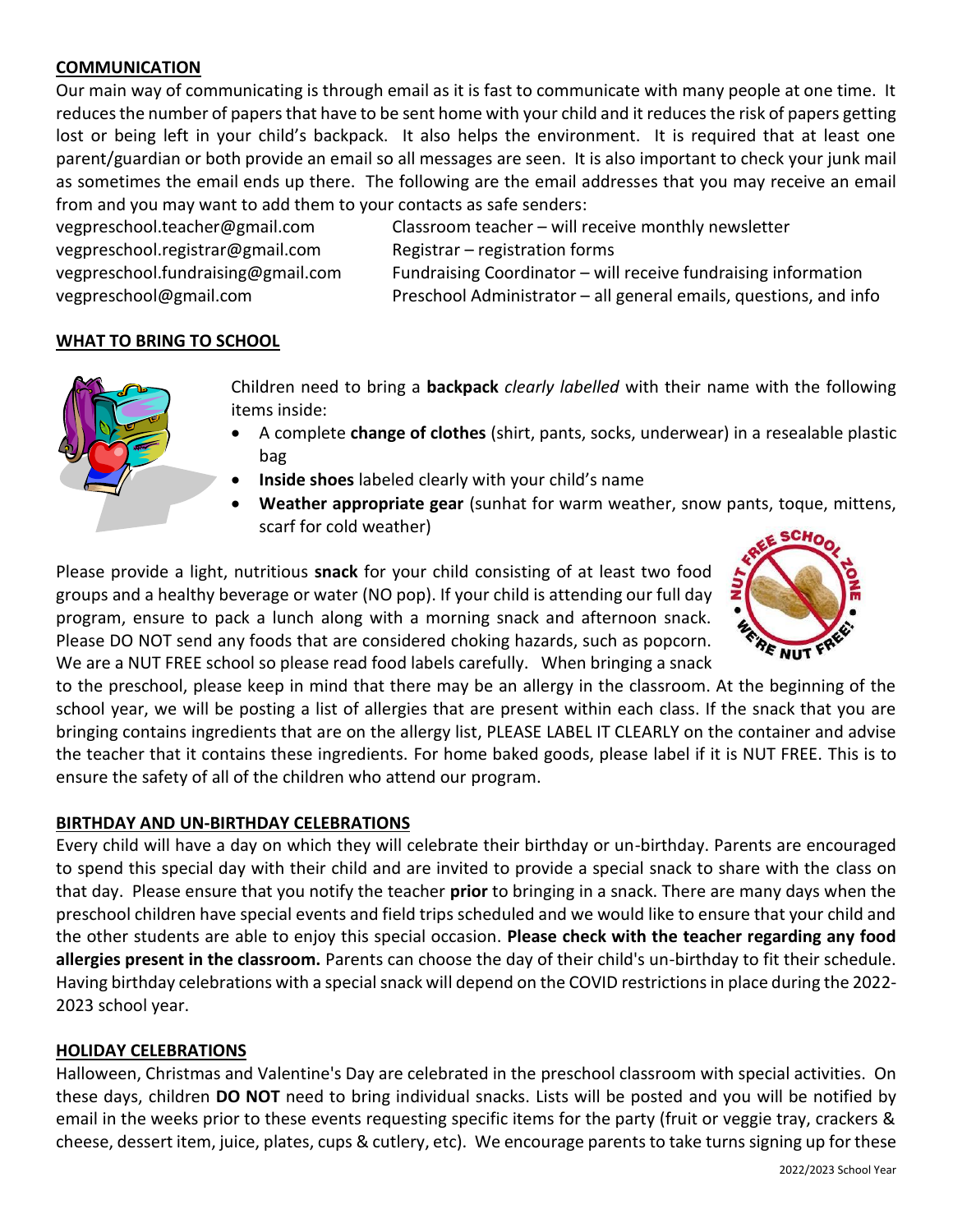items so that the responsibility can be shared. Having snacks brought in to share with everyone and having volunteers/visitors in the classroom will depend on the COVID restrictions in place at the time of the holiday.

# *The children always enjoy these celebrations and we sincerely thank those parents who provide snack items. The dedication and effort make these days extra special!*

# **CHILD DROP OFF AND PICK UP**

The parking lot is a busy place, **please drive with caution** and take care to ensure that your child is safe. If the marked parking stalls are occupied, please do not attempt to create parking; extra parking is available on the street east and south of the building.

The classroom doors open **five to ten minutes prior** to the start of class. **ALL PARENTS/GUARDIANS MUST SIGN IN AND SIGN OUT THEIR CHILD.** There will be a sheet located at the front door for sign in and one of our friendly staff will have the sign out available to parents/guardians as they exit the preschool. Parents may be required to assist their child to put on indoor footwear and put on nametag as part of the drop off procedure. At the end of class, children will only be released to a parent/guardian or individual identified on registration form as someone with permission to pick up your child. If someone different will be picking up your child, parent must provide written or verbal confirmation to teacher. Your child WILL NOT be released to someone without the appropriate permission.

#### **SICKNESS**

With the recent COVID19 pandemic, it is very important that if your child has any symptoms of illness, please keep your child at home.

If a child has a fever (a temperature over 38°C or 100°F), or a severe cold with cough, or other acute symptoms, the parents will be advised to keep the child at home until the child's condition improves, for the well-being of both that child and the other children in the class. This also applies to contagious skin disorders, e.g. scabies.

If any of these symptoms is observed in a child, parents/guardians will be advised to have the child picked up as soon as possible: fever, vomiting, diarrhea, severe coughing, difficult or rapid breathing, yellowish skin or eyes, pink eyes.

Parents will be advised to keep the child at home until the child's condition improves and is symptom free for at least 24 hours or parent has a physician's note that the child no longer poses a health risk to any person on the program premises.

Employees will ensure supervised care for the child in a space separate from other children until the child can be removed from the facility.

To contact the Preschool to advise staff of illness or pertinent information, you can contact the classroom the following ways:

Text The Classroom: 587-280-7529 Call The Classroom: 780-632-6008 (you may have to leave a voice mail)

#### **SANITIZATION/CLEANING**

Sanitization and cleaning of the classroom, toys, lockers, and bathrooms are done on a daily and weekly basis.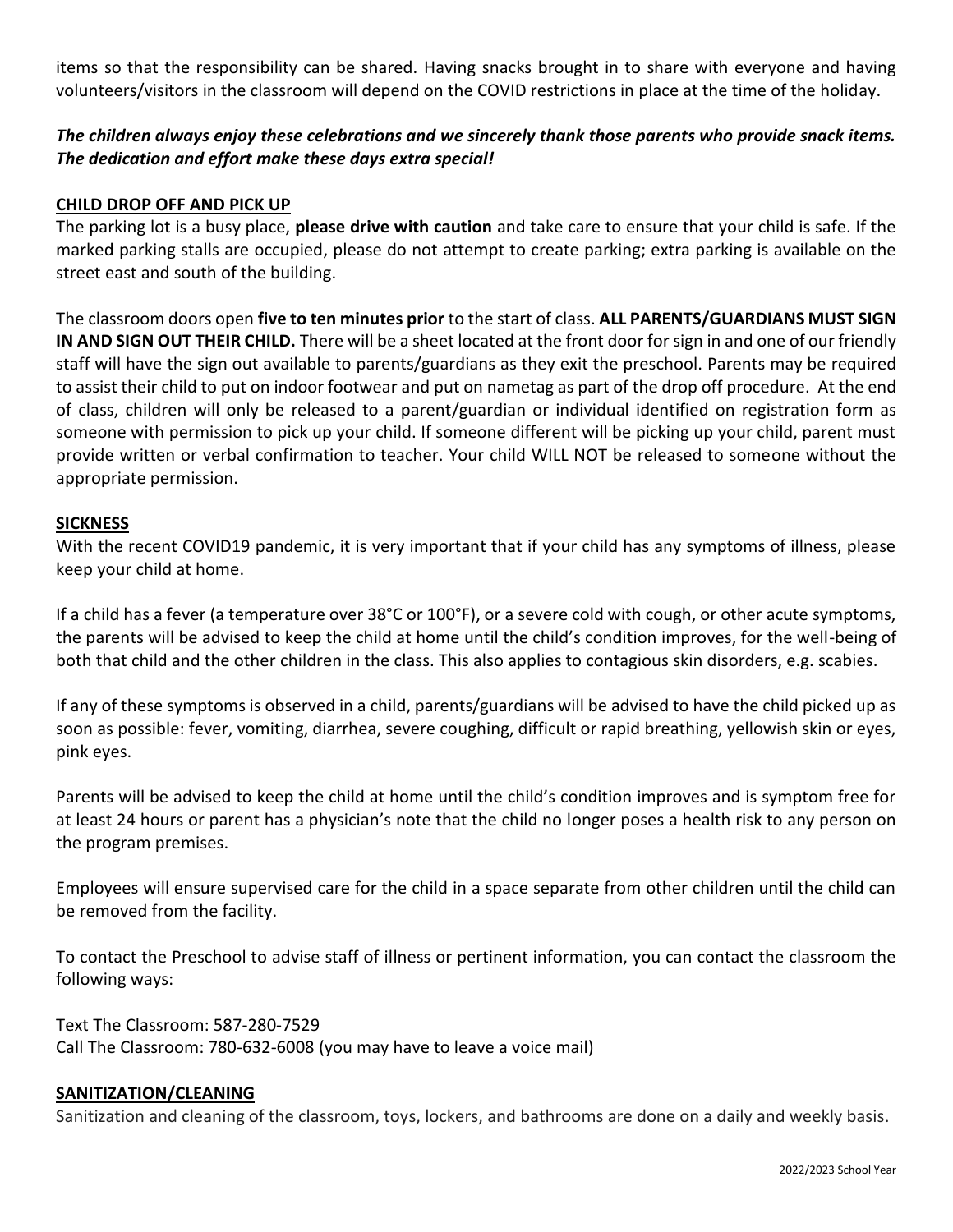# **WEATHER AND ROAD CONDITIONS**

Programming will be suspended, but the school will remain open when:

A temperature of -40° C or a wind chill factor of -40° C is measured by Environment Canada at 5:00 a.m. and/or Elk Island School buses are not running.

In the event that conditions are extreme, parents/guardians will be notified by the following:

- Notified by fan out procedures
- Email
- Posted on social media
- We will strive to share the information by 7:00 a.m.

**Vegreville Preschool believes it is the parents/guardians' right and responsibility to make choices for their children based on their beliefs and perceptions of safety during inclement weather conditions. Parents must use their discretion when sending their children to school during inclement weather conditions.**

For the safety of the students, it is the responsibility of the parents to ensure that their children are suitably dressed for coping with weather conditions and arrangements have been made for alternate shelter for their child if no one is home.

School days will NOT be made up for school closures due to weather or circumstances beyond our control.

#### **EMERGENCY EVACUATION**

The preschool students will be doing a fire drill monthly. The students will be relocated to a designated safety spot located at the end of the guardrail on the west side of the Preschool Building. This is posted in numerous places throughout the preschool and ALL staff have been trained and are aware of the evacuation process. Preschool students will be also doing a lock down practice once during the school year. In the event of an emergency evacuation, staff will follow the emergency evacuation procedure in our policy and procedure manual, ensuring that all students are accounted for and are safe from harm. Under circumstances where it is unsafe for the children to return to the Preschool building for the remainder of the class day, parents will be notified and children must be picked up as soon as possible.

#### **CHILD GUIDANCE POLICY & PROCEDURES**

We are committed to supporting children's development through respecting their individual differences, facilitating their ability to learn and work co-operatively, and promoting their self-esteem.

The purpose of this policy is to support our employee's ability to develop a sense of self-discipline and self-worth in every child attending the Vegreville Preschool/Head Start program.

Each child will be treated with respect and dignity. There will be no verbal or physical abuse of any child at any time. Strategies implemented will be proactive; for extreme behaviors removal from the situation may be necessary. *Actions taken must be reasonable in the circumstances.*

#### **PROCEDURE**

- Program Staff will take a proactive approach. Positive behaviour will be modeled and reinforced by staff.
- Program staff recognize their role in facilitating and encouraging positive behaviour in participants.
- Program staff will guide behaviour through positive strategies such as redirection, anticipation, positive reinforcement, role modeling and encouragement.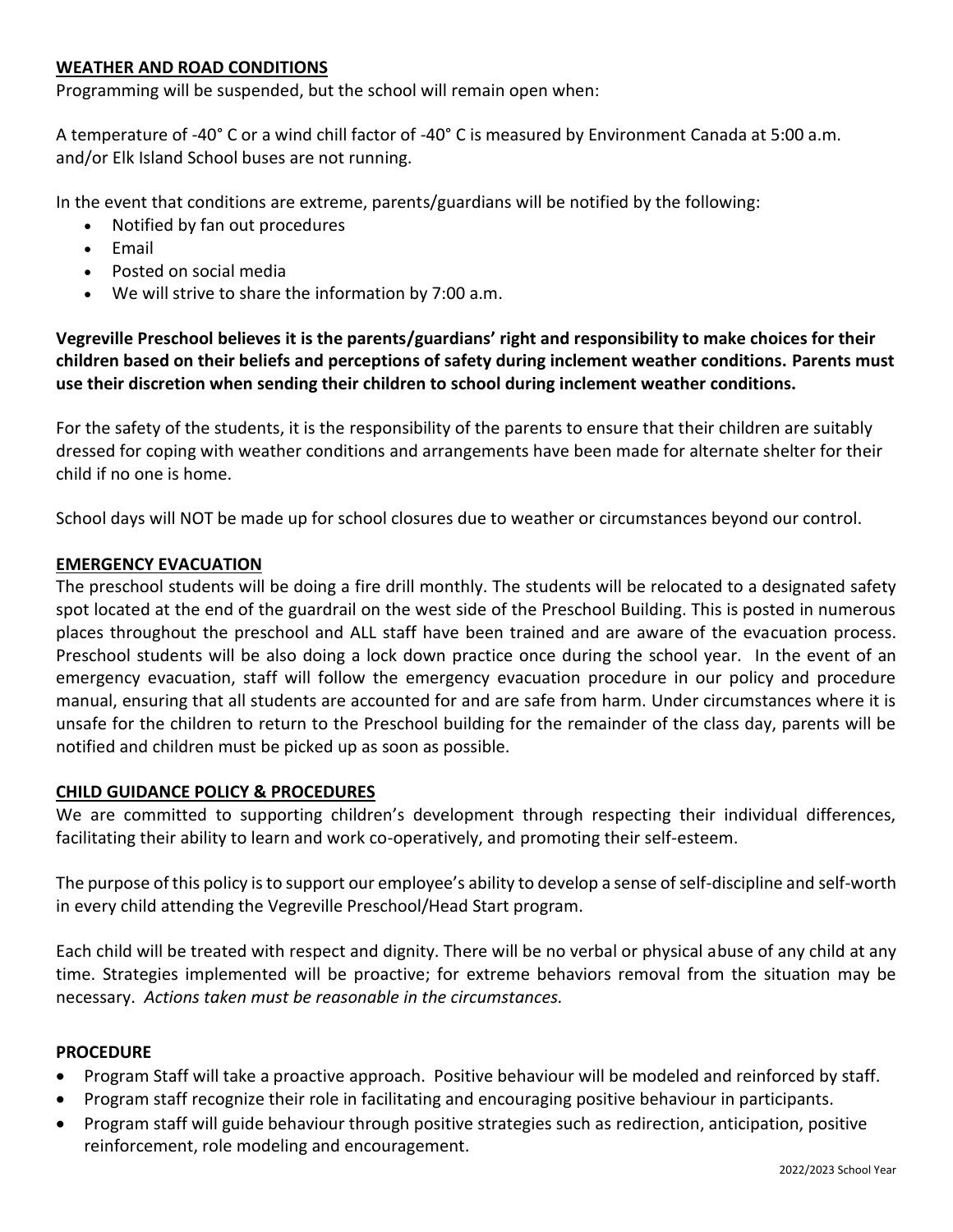- Program staff will be attentive to environmental and program structure factors that encourage positive behavior.
- Program staff will make participants aware of program rules and age-appropriate expectations.
- Program staff have the primary responsibility for maintaining program discipline.
- Program staff will ensure that program activities are developmentally appropriate, smooth and wellplanned transitions between activities are made and establish consistent routines.
- In circumstances where behaviour difficulties arise and warrant more specific strategies, i.e. child's behaviour is disruptive to the class as a whole, or the child is aggressive towards another child or adult, a child may be required to be removed from the activity to a quiet space to allow time for the child to calm down and settle before rejoining the group.
- Once the child has settled, staff will discuss behavior with the child and explore alternatives.
- All aggressive and disruptive behaviour will be discussed with the parents/guardians by appropriate staff: **- Preschool Program:** Teacher and/or Educational Assistant(s), as required **- Head Start Program:** Teacher, and/or Educational Assistants(s) and/or Executive Director
- If after a period of consistent implementation of strategies, staff do not see improvement in child's behavior, consultation and/or further assessment may be required, with the permission of the parent/guardian.

# *The following use of PUNISHMENT is prohibited from the program:*

- *Inflict or cause to be inflicted any form of physical punishment, verbal or physical degradation or emotional deprivation;*
- *Deny or threaten to deny any basic necessity, or*
- *Use or permit the use of any form of physical restraint, confinement or isolation.*
- The use of physical restraint in the classroom is not permitted, except in instances when the child is at immediate risk of injuring him/herself or others.

# **POLICY AND PROCEDURE MANUAL**

The Vegreville Preschool encourages parents who are looking for information on our policies and procedures, which include our discipline policy, illness management, critical incident reporting, medication administration procedures and supervision policies, to please inquire with the teacher. If you would like a copy of these policies, we will be happy to provide you with an electronic or paper copy as per your request.

# **IMPORTANT DATES**

**The 2022/2023 Preschool year will begin on August 30, 2022 and the last day of school will be June 16, 2023. Orientation days for students and parents will be on August 24 th and 25 th, 2022. Details will be emailed to you in mid August.**

# **The Preschool will be closed**:

September 5, 2022 (Labour Day) September 30, 2022 (Truth & Reconciliation Day) October 10, 2022 (Thanksgiving Day) November 7 to 11, 2022 (Fall Break & Remembrance Day) December 21, 2022 to January 2, 2023 (Christmas Break) February 20, 2023 (Family Day) March 27 to 31, 2023 (Spring Break) April 7, 2023 (Good Friday) April 10, 2023 (Easter Monday) May 22, 2023 (Victoria Day)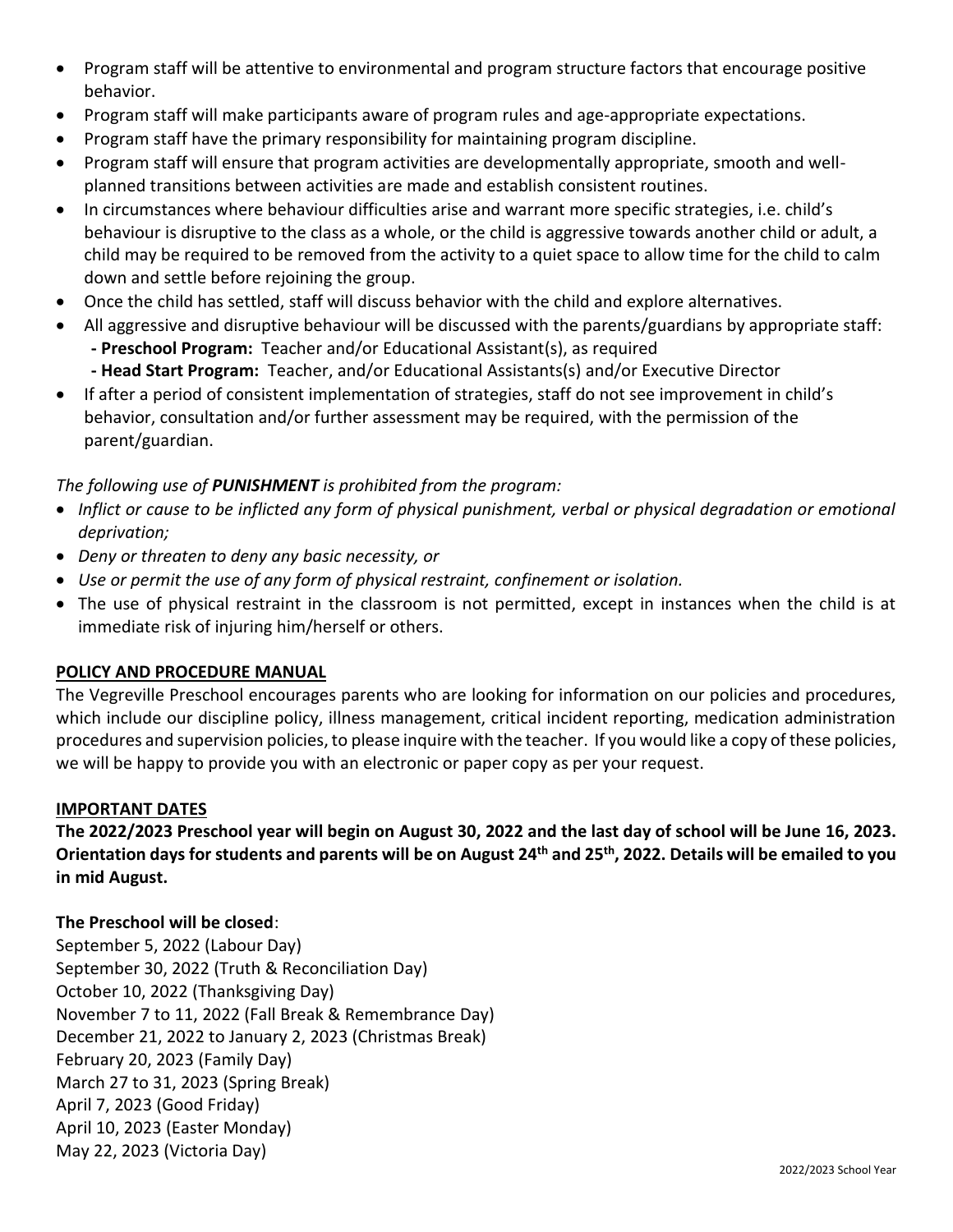# **PRESCHOOL BOARD POSITIONS & DUTIES**

Vegreville Preschool Association is made up of a volunteer board and requires parents/guardians with a child(ren) enrolled in the preschool to volunteer for these positions. A benefit if you volunteer for one of the following positions will be that your children will be guaranteed into your program of choice. As well, you are expected to participate in fundraising, but the specific dollar requirement is waived as long as you are fulfilling your roles satisfactory.

## **The President**

- Exercises general supervision and control over the business and affairs of the Society;
- When present, chairs all meetings of the Society and the Board;
- Acts as the spokesperson for the Society;
- Carries out other duties as assigned by the Board.

#### **The Vice President**

- Presides at meetings in the President's absence. If the Vice President is absent, the Directors elect a chairperson for the meeting.
- Replaces the President at various functions when asked to do so by the President or the Board;
- Has charge of building maintenance and supplies;
- Carries out other duties as assigned by the Board.
- Chairs the Nomination/Election Portion of the Annual General Meeting

#### **The Secretary**

- Attends all meetings of the Society and the Board;
- Keeps accurate minutes of these meetings;
- Has charge of the Board's correspondence;
- Makes sure a record of names and addresses of all Members of the Society is kept;
- Keeps the Seal of the Society, if one exists;
- Carries out other duties as assigned by the Board.

## **The Treasurer/Registrar**

- Makes sure all monies paid to the Society are deposited in a chartered bank, treasury branch or trust company chosen by the Board;
- Makes sure a detailed account of revenues and expenditures is presented to the Board as requested;
- Makes sure an audited statement of the financial position of the Society is prepared and presented to the Annual General Meeting; and
- Will help with taking in registration forms, making sure correctly filled out and money is collected.
- Carries out other duties as assigned by the Board.

## **The Fundraising Coordinator**

- Will determine the fundraisers that will be offered for the school year.
- Will make sure that forms for fundraising are distributed to parents of the preschool.
- Takes on responsibility of sorting and handing out the fundraising products to the parents.
- Track fundraising credits for each family fundraising requirement.
- Carries out other duties as assigned by the Board.